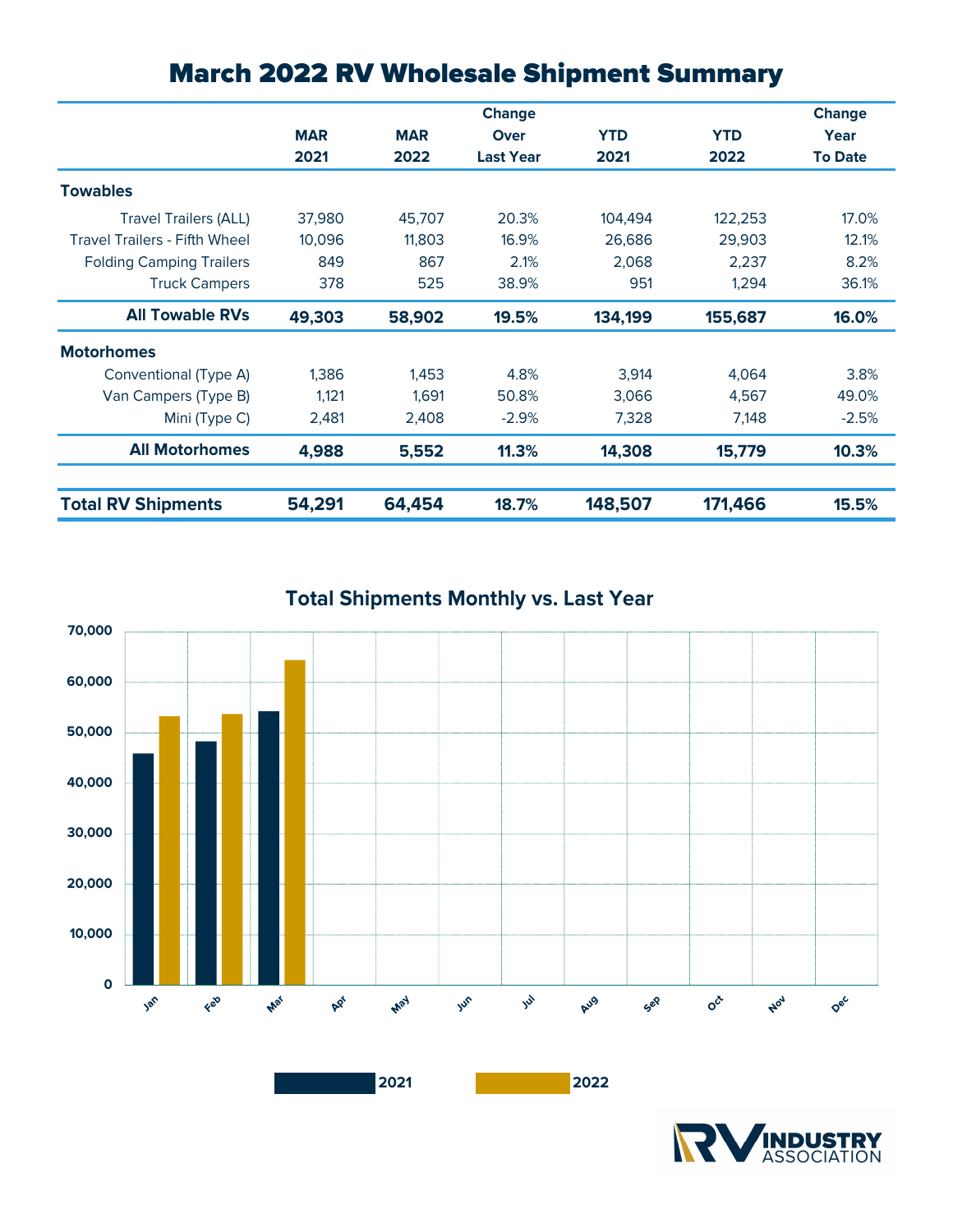## March 2022 PMRV Wholesale Shipment Summary

|                       |              | <b>Change</b> |                  |       |       |                |
|-----------------------|--------------|---------------|------------------|-------|-------|----------------|
|                       | <b>March</b> | <b>March</b>  | Over             | Cum.  | Cum.  | Year           |
|                       | 2021         | 2022          | <b>Last Year</b> | 2021  | 2022  | <b>To Date</b> |
| <b>Park Model RVs</b> | 493          | 379           | $-23.1%$         | 1.197 | 1,020 | $-14.8%$       |



### **Total Monthly Shipments vs. Last Year**

\* Year to date numbers can differ from reported numbers.

\*\* Canadian shipments removed from monthly and year-to-date totals